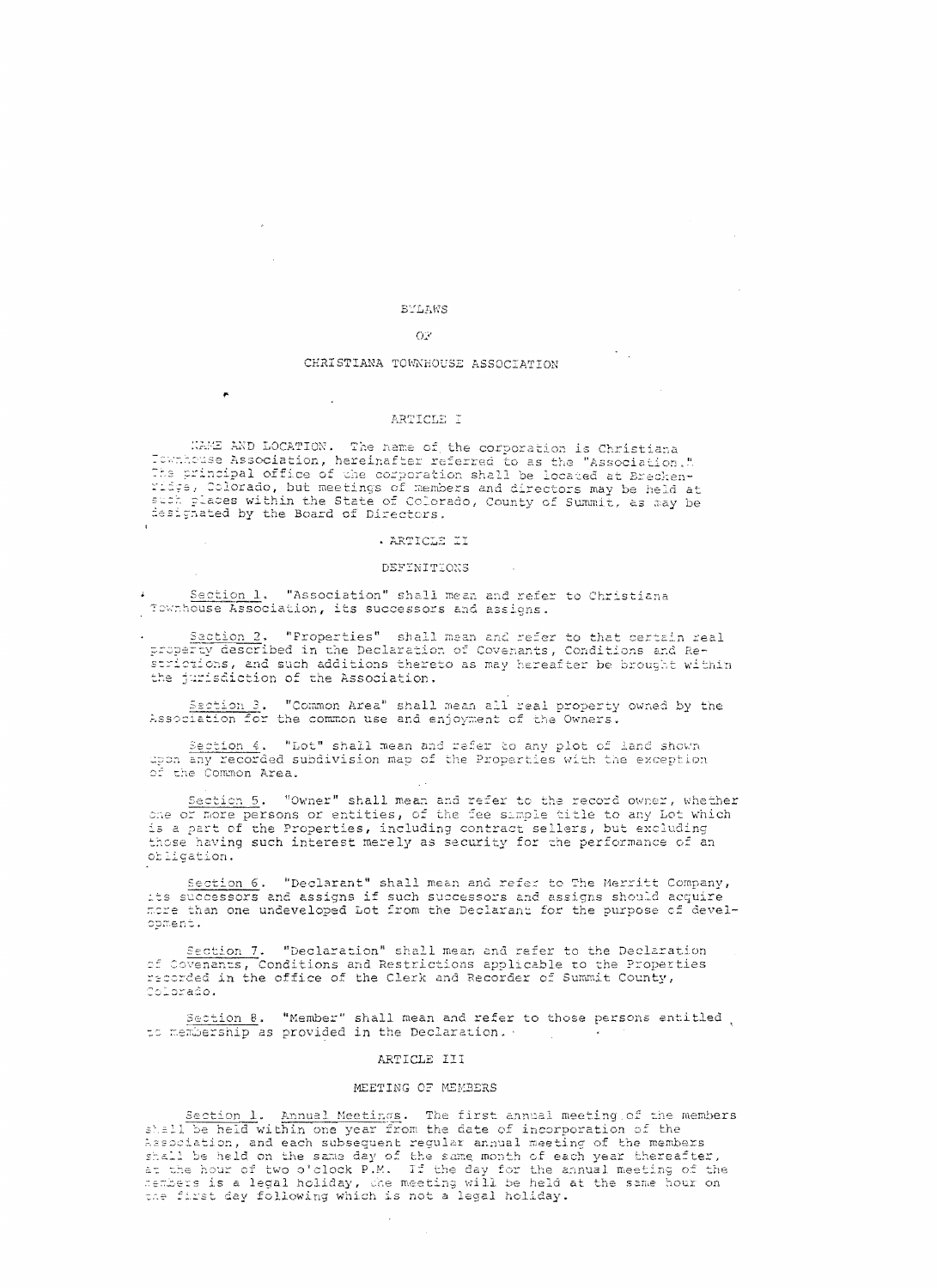implied 2. Special Meetings. Special meetings of the members may<br>be consider the President or by the Board of Directors, or Well willen request of three (3) members entitled to cast a vote.

Escribe 3. Notice of Meetings. Written notice of each meeting of<br>the camera shall be given by, or at the direction of, the secretary<br>if First authorized to call the meeting, by mailing a copy of such notice, Sistaje prepaid, at least 15 days before such meeting to each member eninitial convert hereaf, addressed to the member's addressed to the comments of the heading to each member entirely converted to the Association, or supplied by such member to the Association of the purpose of notice. Such

Estion 4. Quorum. The presence at the meeting of members en-<br>titled to tast, or of proxies encitled to cast, four (4) of the<br>votes of the membership shall constitute a quorum for any action except<br>as construes provided in sented at any meeting, the members entitled to vote thereat shall have gover at adjourn the meeting from time to time, without notice other present or represented.

Sacrison 5. Proxies. At all meetings of members, each member may<br>yous in person or by proxy. All proxies shall be in writing and filed<br>with the secretary. Every proxy shall be revocable and shall automatically cesse upon conveyance by the member of his Lot.

## ARTICLE IV

#### BOARD OF DIRECTORS: SELECTION: TEAM OF OFFICE

Sacrion 1. Number. The affairs of this Association shall be managed<br>27 a Brard of three (3) directors, who need not be members of the Assodiation.

Saction 2. Term of Office. We the first annual meeting, the mem-<br>sess shall elect three directors; and at each annual meeting thereafter the members shall elect three directors.

Section 3. Removal. Any director may be removed from the Board,<br>with or without cause, by a majority vote of the members of the Assoc-<br>issues. In the event of death, resignation or removal of a director,<br>his successor shal and shall serve for the unexpired term of his predecessor.

Escribe 4. Compensation. No director shall receive compensation<br>for any service he may render to the Association. However, any director may be reimbursed for his actual expenses indurred in the performance of his duties.

Section 5. Action Taken Without a Meeting. The directors shall<br>have the right to take any action in the absence of a meeting which they could take at a meeting by obtaining the written approval of all the directors. Any action so approved shall have the same effect as though taken at a meeting of the directors.

#### ARTICLE V

## NOMINATION AND ELECTION OF DIRECTORS

Section 1. Nomination. Nomination for election to the Board of Directors shall be made by a Nominating Committee. Nominations may

ò.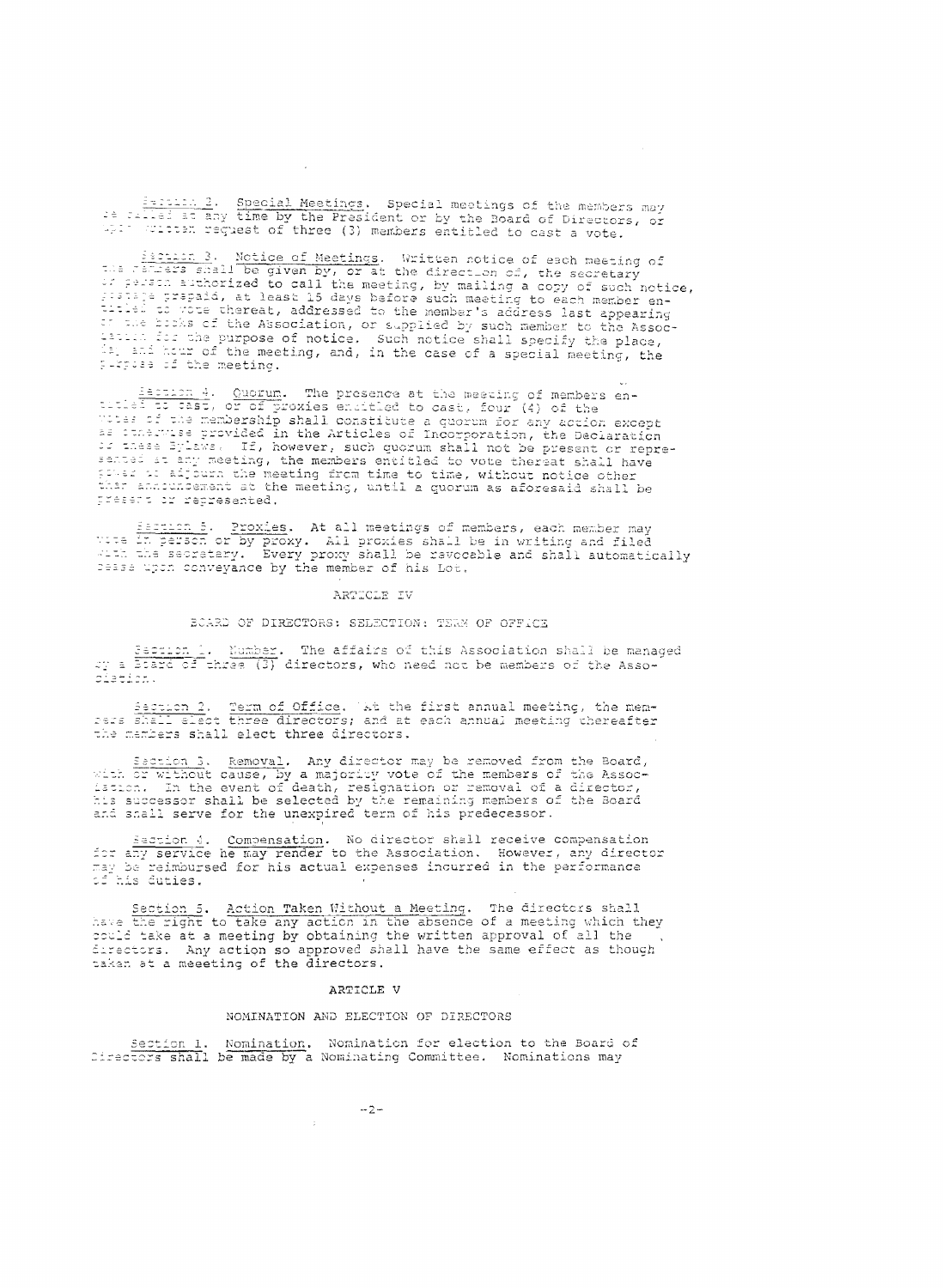als. ce made from the floor at the annual meeting. The Nominating Comittes shall consist of a Chairman, who shall be a member of the Board if firectors, and two or more members of the Association. The Nominating Contracted by the Board of Directors prior to each<br>annual masting of the members, to serve from the close of such annual reeting until the close of the next annual meeting and such appointment shall be announced at each annual meeting. The Nominating Committee shall Take as many nominations for election to the Board of Directors as it shall in its discretion determine, but not less than the number of vacansies that are to be filled. Such nominations may be made from among remuers or nonmembers.

Sacrion 2. Election. Election to the Board of Directors shall<br>ce in accret written ballot. At such election, the members or their<br>primes may cast, in respect to each vacancy, as many votes as they are<br>anticled to exercise voting is not permitted.

# ARTICLE VI

# MEETINGS OF DIRECTORS

Sabright 1. Regular Meetings. Regular meetings of the Board of<br>Diractors shall be held monthly without notice, at such place and hour<br>as may be fixed from time to time by resolution of the Board. Should<br>said meeting fall u

Saction 2. Special Meetings. Special meetings of the Soard of<br>Cirectors shall be held when called by the president of the Association,<br>or by any two directors, after not less than three (3) days notice to<br>each director.

Section 3. Quorum. A majority of the number of directors shall<br>constitute a quorum for the transaction of business. Every act or de-<br>dision done or made by a majority of the directors present at a duly<br>neld meeting at whic

#### ARTICLE VII

# POWERS AND DUTIES OF THE BOARD OF DIRECTORS

Section 1. Powers. The Board of Directors shall have power to:

(a) Adopt and publish rules and regulations governing the use of the Common Area and facilities, and the personal conduct of the members and their guests thereon, and to establish penalties for the infraction thereof;

(b) Suspend the voting rights and right to use of the recreational facilities of a member during any period in which such member shall be in default in the payment of any assessment levied by the Association. Such rights may also be suspended after notice and hearing, for a period not to exceed 60 days for infraction of published rules and regulations;

(c) Exercise for the Association all powers, duties and authority vested in or delegated to this Association and not reserved to the membership by other provisions of these Bylaws, the Articles of Incorporation, or the Declaration;

(d) Declare the office of a member of the Board of Directors to be vacant in the event such member shall be absent from three (3) consecutive regular meetings of the Board of Directors; and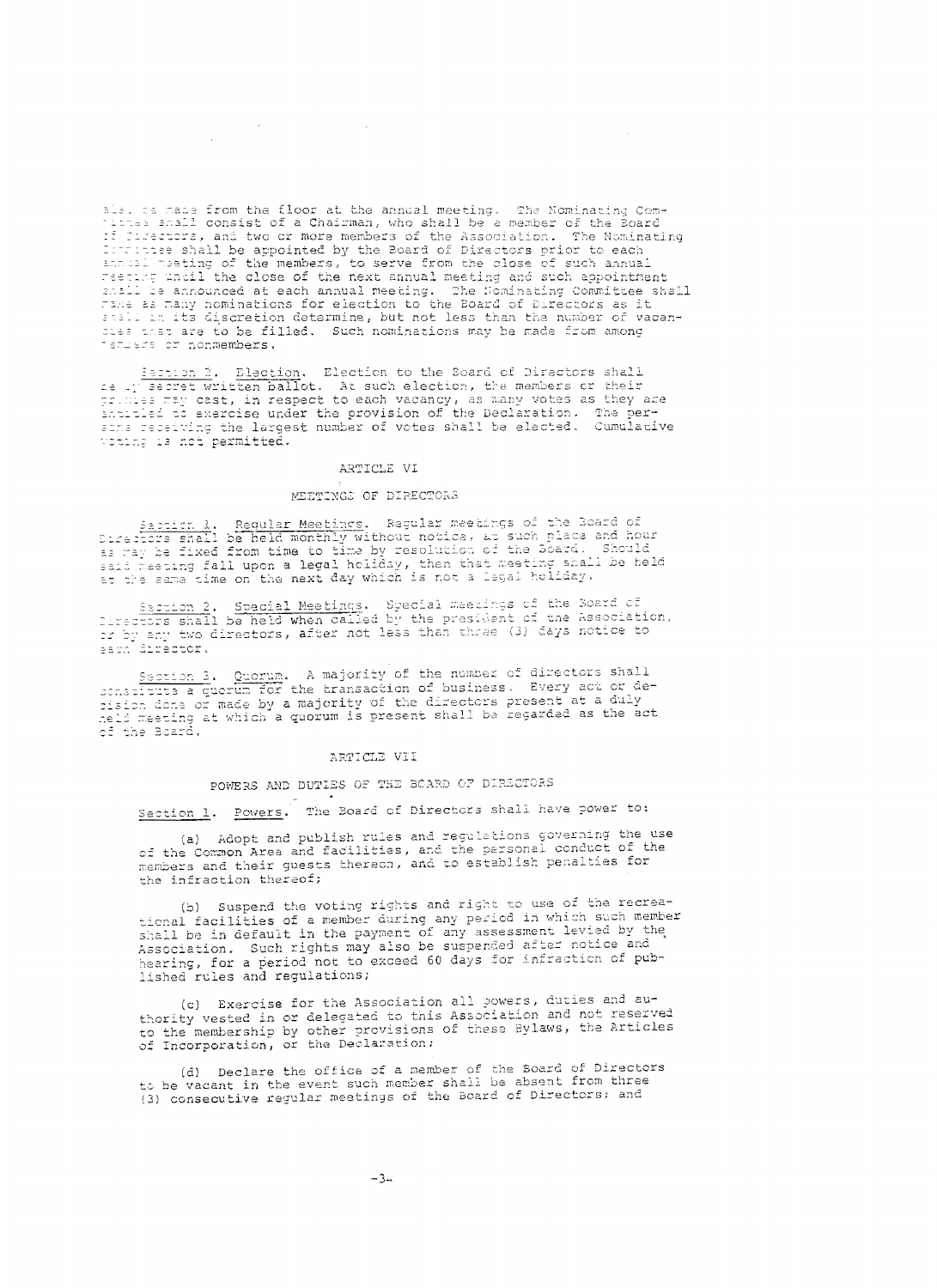e, Employ a manager, an independent contractor, or such other employees as they deem necessary, and to prescribe their duties.

Section 2. Duties. It shall be the duty of the Board of Directors to:

(a) Cause to be kept a complete record of all its acts and perporate affairs and to present a statement thereof to the memhers at the annual meeting of the members, or at any special meeting when such statement is requested in writing by one-Fourth (1/4) of the members who are entitled to vote;

the Supervise all officers, agents and employees of this Association, and to see that their duties are properly performed;

(c) As more fully provided in the Declaration, to:

(1) Fix the amount of the annual assessment against each Lot at least thirty (30) days in advance of each annual assessment period;

Send written notice of each assessment to every  $(2)$ Owner subject thereto at least thirty (30) days in advance of each annual assessment period; and

(3) Foreclose the lien against any property for which assessments wie not paid within thirty (30) days after fue date or to bring an action at law against the Owner personally obligated to pay the same.

(d) Issue, or to cause an appropriate officer to issue, upon demand by any person, a certificate setting forth whether or not any assessment has been paid. A reasonable charge may be made by the Board for the issuance of these certificates. If a certificate states an assessment has been paid, such certificate shall be conclusive evidence of such payment;

(e) Procure and maintain adequate liability and hazard insurance on property owned by the Association;

(f) Cause all officers or employees having fiscal responsibilities to be bonded, as it may deem appropriate;

- (g) Cause the Common Area to be maintained.
- (K) Cause the exterior of the dwellings to be maintained.

# ARTICLE VIII

# OFFICERS AND THEIR DUTIES

Section 1. Enumeration of Offices. The officers of this Associ-<br>ation shall be a president and vice president, who shall at all times be, members of the Board of Directors, a secretary, and a treasurer and such other officers as the Board may from time to time by resolution create.

Section 2. Election of Officers. The election of officers shall<br>take place at the first meeting of the Board of Directors following each annual meeting of the members.

Section 3. Term. The officers of this Association shall be elected<br>annually by the Board and each shall hold office for one (1) year unless<br>he shall sooner resign, or shall be removed, or otherwise disqualified to serve.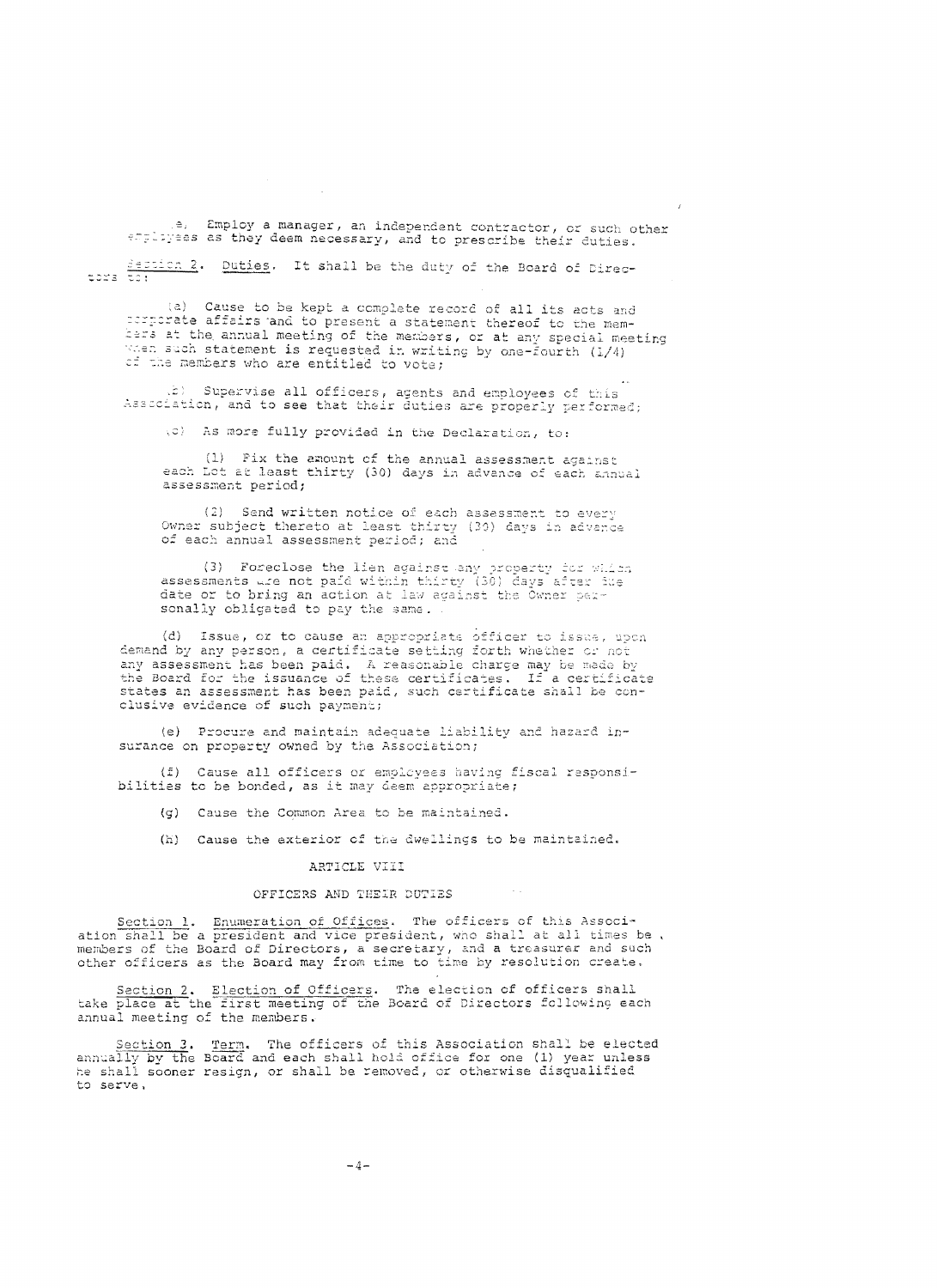Section 4. Special Appointments. The Board may elect such other<br>offices as the affairs of the Association may require, each of whom shall<br>note office for such period, have such authority, and perform such duties as the Board may, from time to time, determine.

 $\sim$   $\sim$ 

 $\mathcal{A}$ 

Exetion 5. Resignation and Removal. Any officer may be removed<br>from diffuse with or without cause by the Board. Any officer may resign<br>at any time giving written notice to the Board, the president or the<br>secretary. Such re of such hotice or at any later time specified therein, and unless otherwise specified therein, the acceptance of such resignation shall not be necessary to make it effective.

Section 6. Vacancies. A vacancy in any office may be filled by<br>appointment by the Board. The officer appointed to such vacancy shall<br>serve for the remainder of the term of the officer he replaces.

Section 7. Multiple Offices. The offices of secretary and treas-<br>urer may be held by the same person. No person shall simultaneously<br>hold more than one of any of the other offices except in the case of special offices created pursuant to Section 4 of this Article.

Section 8. Duties. The duties of the officers are as follows:

#### President

(a) The president shall preside at all meetings of the Board of Directors; shall see that orders and resolutions of the Board are carried out; shall sign all leases, mortgages, deeds and other written instruments and shall co-sign all checks and promissory notes.

## Vice President

(b) The vice president shall act in the place and stead of the president in the event of his absence, inability or refusal to act, and shall exercise and discharge such other duties as may be required of him by the Board.

## Secretary

 $(c)$ The secretary shall record the votes and keep the minutes of all meetings and proceedings of the Board and of the members; keep the said seal of the Association and affix it on all papers requiring<br>said seal; serve notice of meetings of the Board and of the members; keep appropriate current records showing the members of the Association together with their addresses, and shall perform such other duties as required by the Board.

## \* Treasurer

(d) The treasurer shall receive and deposit in appropriate bank accounts all moneys of the Association and shall disburse such funds as directed by resolution of the Board of Directors; shall sign all checks and promissory notes of the Association; keep proper books of account; cause an annual audit of the Association books to be made by a public accountant at the completion of each fiscal year; and shall prepare an annual budget and a statement of income and expenditures to be represented to the membership at its regular annual meeting, and deliver a copy of each to the members.

## ARTICLE IX

#### COMMITTEES

The Association shall appoint an Architectural Control Committee, as provided in the Declaration, and a Nominating Committee, as provided